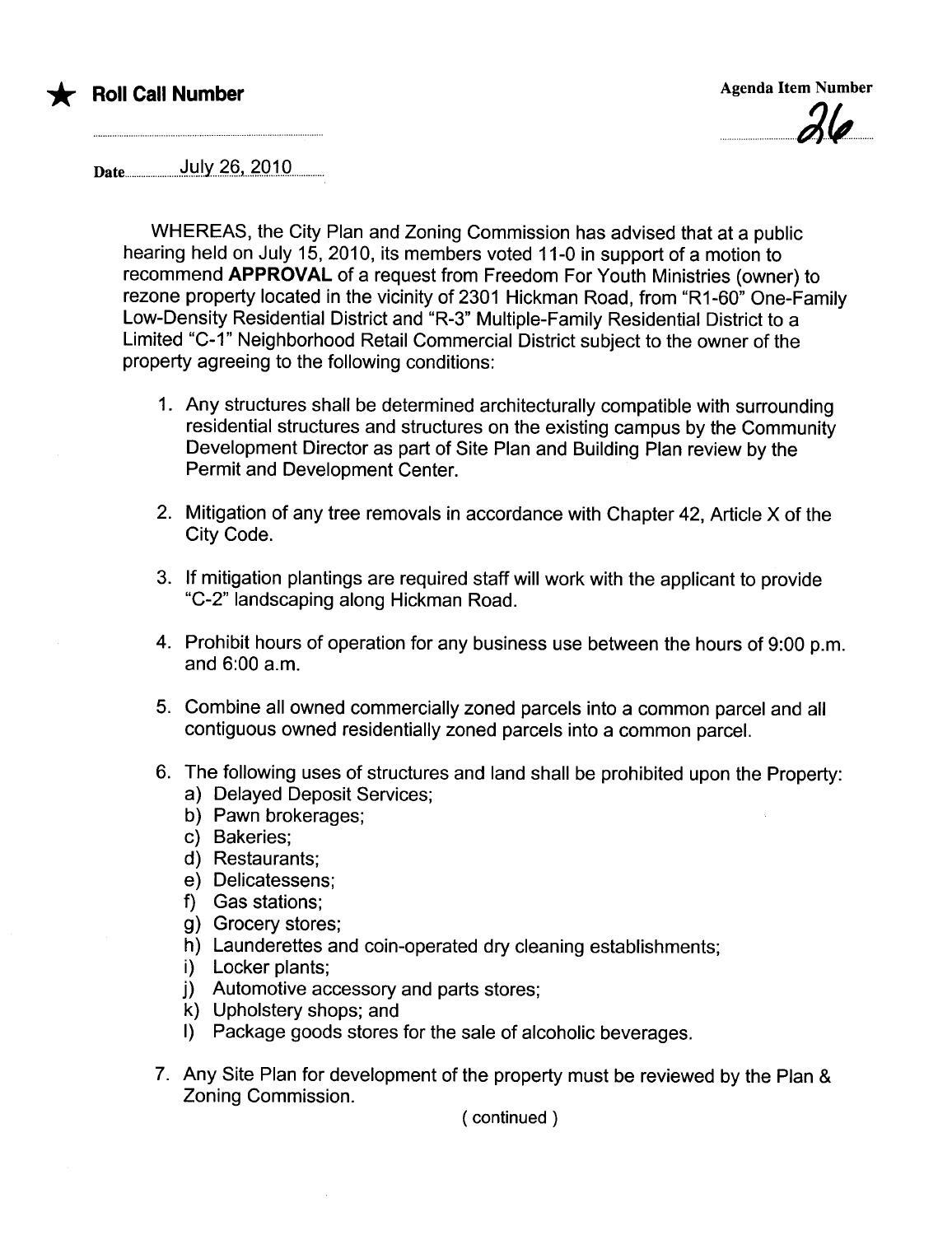

Date.

July 26,2010

-2-

The subject property is more specifically described as follows:

(Except West 222.5 feet), South 180 feet. North 400 feet, Lot 25, Murray Hil, an Offcial Plat, and also Beginning Southwest Comer, thence North 411.3 feet, East 219.34 feet, South 198 feet, Southwest 188.08 feet, Westerly to Point of Beginning, Lot 22, Official Plat, East  $\frac{1}{2}$ , Northwest 1/4 & Southwest 1/4 Southeast 1/4 & Government Lots 3, 4,5 & 6, Section 28, Township 79 North, Range 24 West of the 5<sup>th</sup> P.M., all now included in and forming a part of the City of Des Moines, Polk County, Iowa.

AND, a portion of Lot 22 in the Official Plat of the East  $1/2$  of the Northwest  $1/4$  and Southwest 1/4 ofthe Southeast 1/4 and Government Lots 3, 4, 5 and 6, Section 28, Township 79 North, Range 24 West of the 5th P.M., Des Moines, Polk County, Iowa is described as follows; Commencing at the South 1/4 Comer of said Section 28; Thence North 0 degrees, 0 minutes 0 seconds East along the West line of the Southeast 1/4 of said Section 28, 237.6 feet to the Southwest Comer of said Lot 22 and to the Point of Beginning; Thence continuing North 0 degrees 0 minutes 0 seconds East along the West line of the Southeast 1/4 of said Section 28, said line being the West Line of said Lot 22, 749.7 feet to the Northwest Comer of said Lot 22; Thence South 89 degrees 42 minutes 15 seconds East along the North Line of said Lot 22, 219.34 feet; Thence South 0 degrees 27 minutes 30 seconds West, 538.22 feet; Thence South 15 degrees 36 minutes 34 seconds West, 188.08 feet to a point on the Southerly line of said Lot 22; Thence South 79 degrees 55 minutes 30 seconds West along the Southerly line of said Lot 22, 167.02 feet to the Point of Beginning.

AND, a portion of Lot 1 and a portion of the 8.0 foot wide North-South alley lying West of and adjacent to said Lot 1, all in Fountain Place, an Offcial Plat and a portion of vacated D.W. Hickman Road later known as Holcomb Avenue in Lot 24 in the Official Plat or Subdivision of Official Plat of Lot 21, Southwest 1/4 of the Southeast 1/4 of Section 28, Township 79 North, Range 24 West of the 5th P.M. all now included in and forming a part of the City of Des Moines, Polk County, Iowa and all of which is more accurately described as follows; Commencing at the South 1/4 comer of said Section 28, said point being on the West line of said Fountain Place: Thence North 0 degrees 0 minutes 0 seconds East along the West line of said Fountain Place, 172.0 feet to the West extension of the South line of Lot 1 in said Fountain Place and to the Point of Beginning; Thence continuing North 0 degrees 0 minutes 0 seconds East along the West line of said Fountain Place and along the West line of Lot 24 in the Official Plat or Subdivision of Official Plat of Lot 21, Southwest 1/4 of the Southeast 1/4 of Section 28, Township 79 North, Range 24 West of the 5th P.M., 65,6 feet to the Northwest Comer of said Lot24; Thence North 79 degrees 55 minutes 30 seconds East along the Northerly Line of said Lot 24,93.7 feet; Thence South 48 degrees 22 minutes 15 seconds West, 123.42 feet to the Point of Beginning.

NOW THEREFORE, BE IT RESOLVED, by the City Council of the City of Des Moines, Iowa, as follows:

( continued)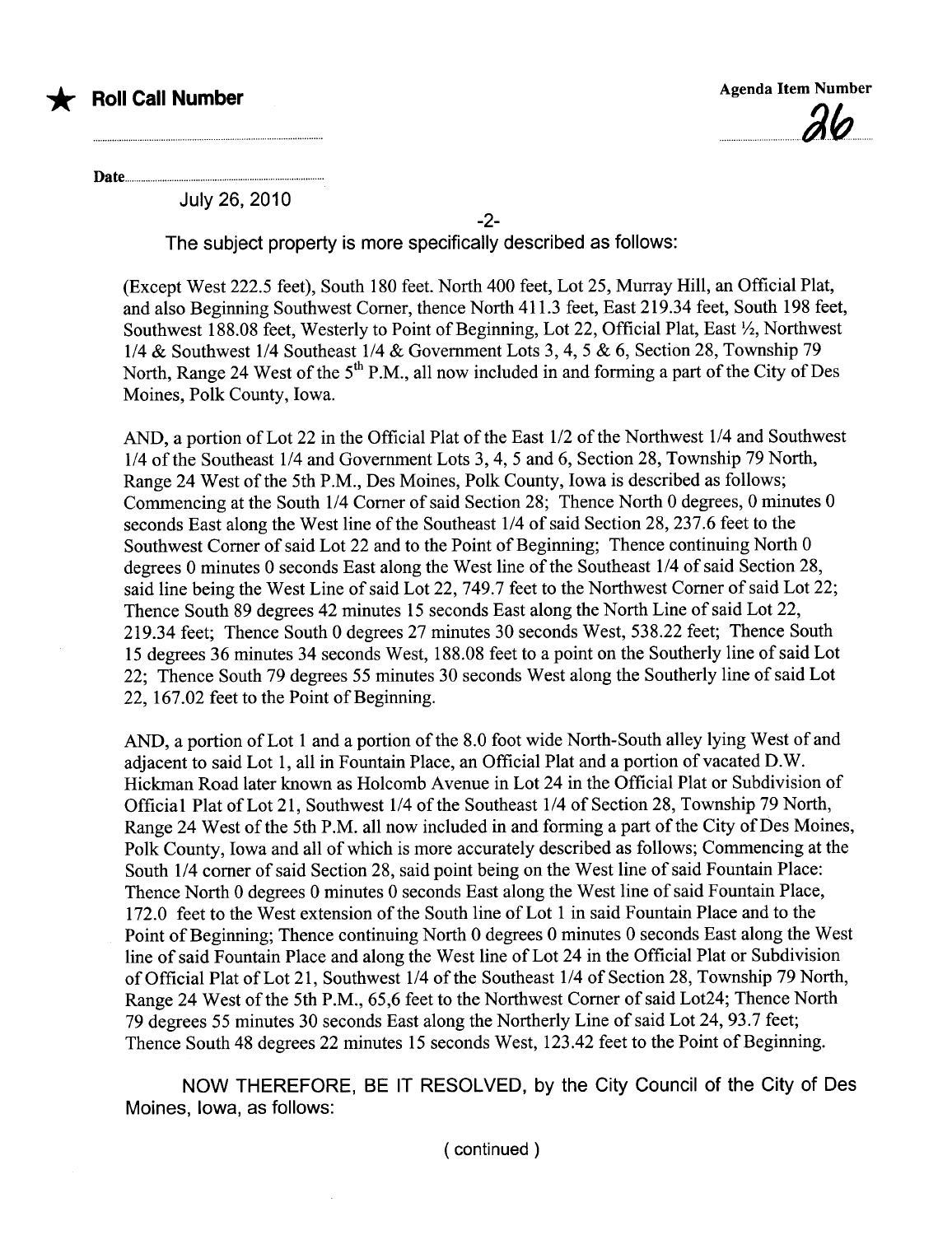

Date

July 26, 2010

-3-

- 1. That the meeting of the City Council at which the proposed rezoning is to be considered shall be held in the Council Chambers, City Hall, Des Moines, Iowa at 5:00 p.m. on August 9, 2010, at which time the City Council will hear both those who oppose and those who favor the proposal.
- 2. That the City Clerk is hereby authorized and directed to cause notice of said proposal in the accompanying form to be given by publication once, not less than seven (7) days and not more than twenty (20) days before the date of hearing, all as specified in Section 362.3 and Section 414.4 of the Iowa Code.

MOVED by \_\_\_\_\_\_\_\_\_\_\_\_\_\_\_\_\_\_\_\_\_\_\_\_\_\_ to adopt.

FORM APPROVED:

Roger K Brow<br>Roger K. Brown

 $\label{eq:2} \frac{1}{2} \int_{\mathbb{R}^3} \left| \frac{d\mathbf{y}}{d\mathbf{y}} \right| \, d\mathbf{y} \, d\mathbf{y} \, d\mathbf{y} \, d\mathbf{y} \, d\mathbf{y} \, d\mathbf{y} \, d\mathbf{y} \, d\mathbf{y} \, d\mathbf{y} \, d\mathbf{y} \, d\mathbf{y} \, d\mathbf{y} \, d\mathbf{y} \, d\mathbf{y} \, d\mathbf{y} \, d\mathbf{y} \, d\mathbf{y} \, d\mathbf{y} \, d\mathbf{y$ 

Assistant City Attorney (2002010-00102)

| <b>COUNCIL ACTION</b> | <b>YEAS</b> | <b>NAYS</b> | <b>PASS</b> | <b>ABSENT</b>   | <b>CERTIFICATE</b>                                                                                |
|-----------------------|-------------|-------------|-------------|-----------------|---------------------------------------------------------------------------------------------------|
| <b>COWNIE</b>         |             |             |             |                 |                                                                                                   |
| <b>COLEMAN</b>        |             |             |             |                 | I, DIANE RAUH, City Clerk of said City hereby<br>certify that at a meeting of the City Council of |
| <b>GRIESS</b>         |             |             |             |                 | said City of Des Moines, held on the above date,                                                  |
| <b>HENSLEY</b>        |             |             |             |                 | among other proceedings the above was adopted.                                                    |
| <b>MAHAFFEY</b>       |             |             |             |                 |                                                                                                   |
| <b>MEYER</b>          |             |             |             |                 | IN WITNESS WHEREOF, I have hereunto set my<br>hand and affixed my seal the day and year first     |
| <b>MOORE</b>          |             |             |             |                 | above written.                                                                                    |
| <b>TOTAL</b>          |             |             |             |                 |                                                                                                   |
| <b>MOTION CARRIED</b> |             |             |             | <b>APPROVED</b> |                                                                                                   |
|                       |             |             |             |                 |                                                                                                   |
|                       |             |             |             | Mayor           | City Clerk                                                                                        |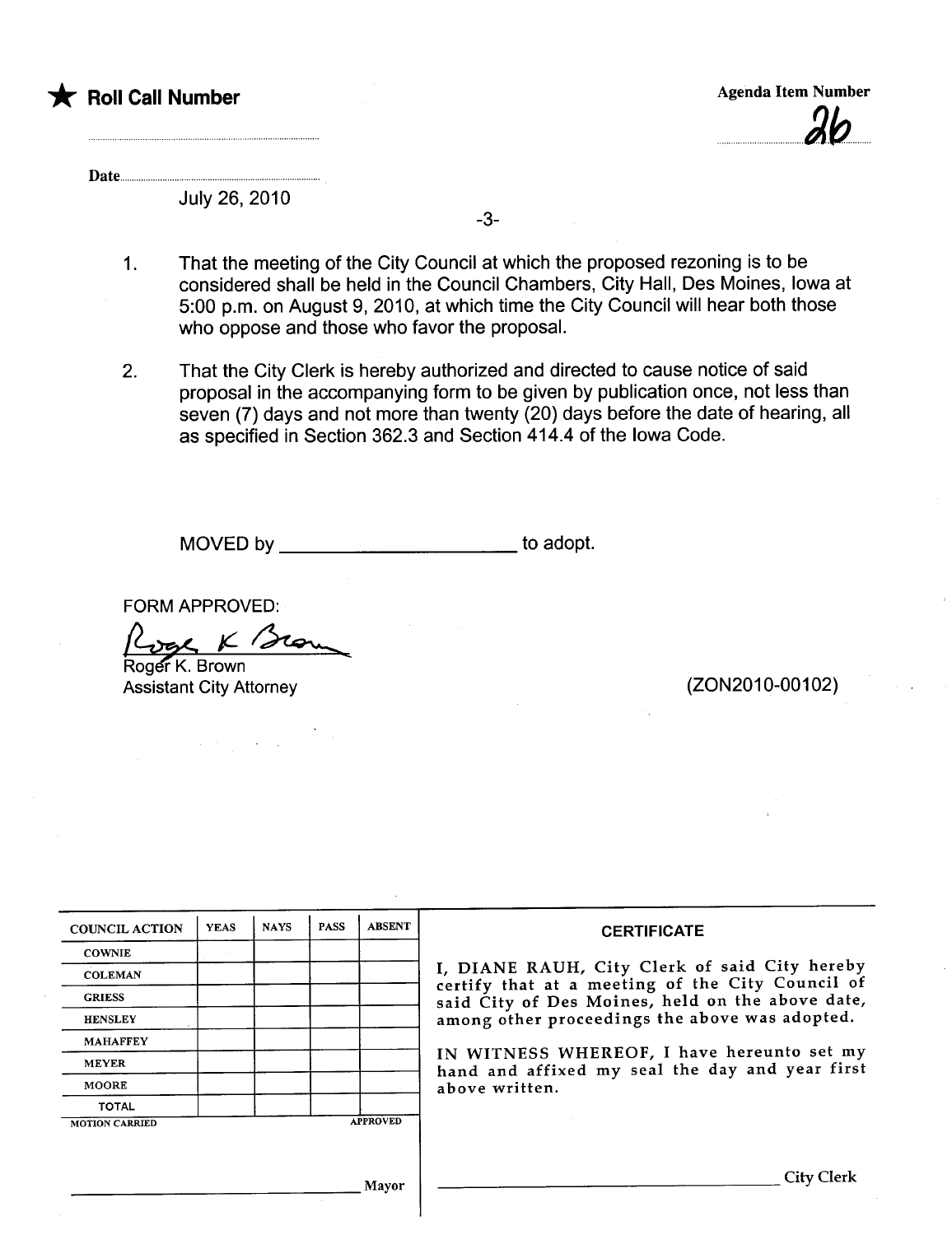| Date July 26. 2010 |     |
|--------------------|-----|
|                    |     |
| Agenda Item        | ala |

July 21,2010

Roll Call #

Honorable Mayor and City Council City of Des Moines, Iowa

Members:

Communication from the City Plan and Zoning Commission advising that at their meeting held July 15, 2010, the following action was taken:

# COMMISSION RECOMMENDATION:

After public hearing, the members voted 11-0 as follows:

| <b>Commission Action:</b> | Yes | <b>Nays</b> | Pass | Absent |
|---------------------------|-----|-------------|------|--------|
| Leisha Barcus             | Χ   |             |      |        |
| JoAnne Corigliano         | Χ   |             |      |        |
| <b>Shirley Daniels</b>    | Χ   |             |      |        |
| <b>Jacqueline Easley</b>  | Χ   |             |      |        |
| Dann Flaherty             | Χ   |             |      |        |
| <b>Joel Huston</b>        | Χ   |             |      |        |
| <b>Ted Irvine</b>         |     |             |      | Χ      |
| Jeffrey Johannsen         |     |             |      | X      |
| Greg Jones                |     |             |      | X      |
| <b>Jim Martin</b>         | Х   |             |      |        |
| <b>Brian Millard</b>      | Χ   |             |      |        |
| <b>William Page</b>       | Χ   |             |      |        |
| <b>Mike Simonson</b>      | Χ   |             |      |        |
| <b>Kent Sovern</b>        | Χ   |             |      |        |
|                           |     |             |      |        |

APPROVAL of a finding that the proposed rezoning is not in conformance with the existing Des Moines' 2020 Community Character Plan's future land use designation of Low-Density ResidentiaL.

By separate motion Commissioners recommended 11-0 as follows:

| <b>Commission Action:</b> | Yes | <b>Nays</b> | Pass | Absent |
|---------------------------|-----|-------------|------|--------|
| Leisha Barcus             | Χ   |             |      |        |
| JoAnne Corigliano         | X   |             |      |        |
| <b>Shirley Daniels</b>    | Χ   |             |      |        |
| Jacqueline Easley         | Χ   |             |      |        |
| Dann Flaherty             | Χ   |             |      |        |
| <b>Joel Huston</b>        | Х   |             |      |        |
| <b>Ted Irvine</b>         |     |             |      | Χ      |
| Jeffrey Johannsen         |     |             |      | Х      |
| Greg Jones                |     |             |      | X      |
| Jim Martin                | Χ   |             |      |        |
| <b>Brian Millard</b>      | Χ   |             |      |        |
|                           |     |             |      |        |



CITY PLAN AND ZONING COMMISSION ARMORY BUILDING 602 ROBERT D. RAY DRIVE DES MOINES, IOWA 50309-1881 (515) 283-4182

> ALL-AMERICA CITY 1949,1976,1981 2003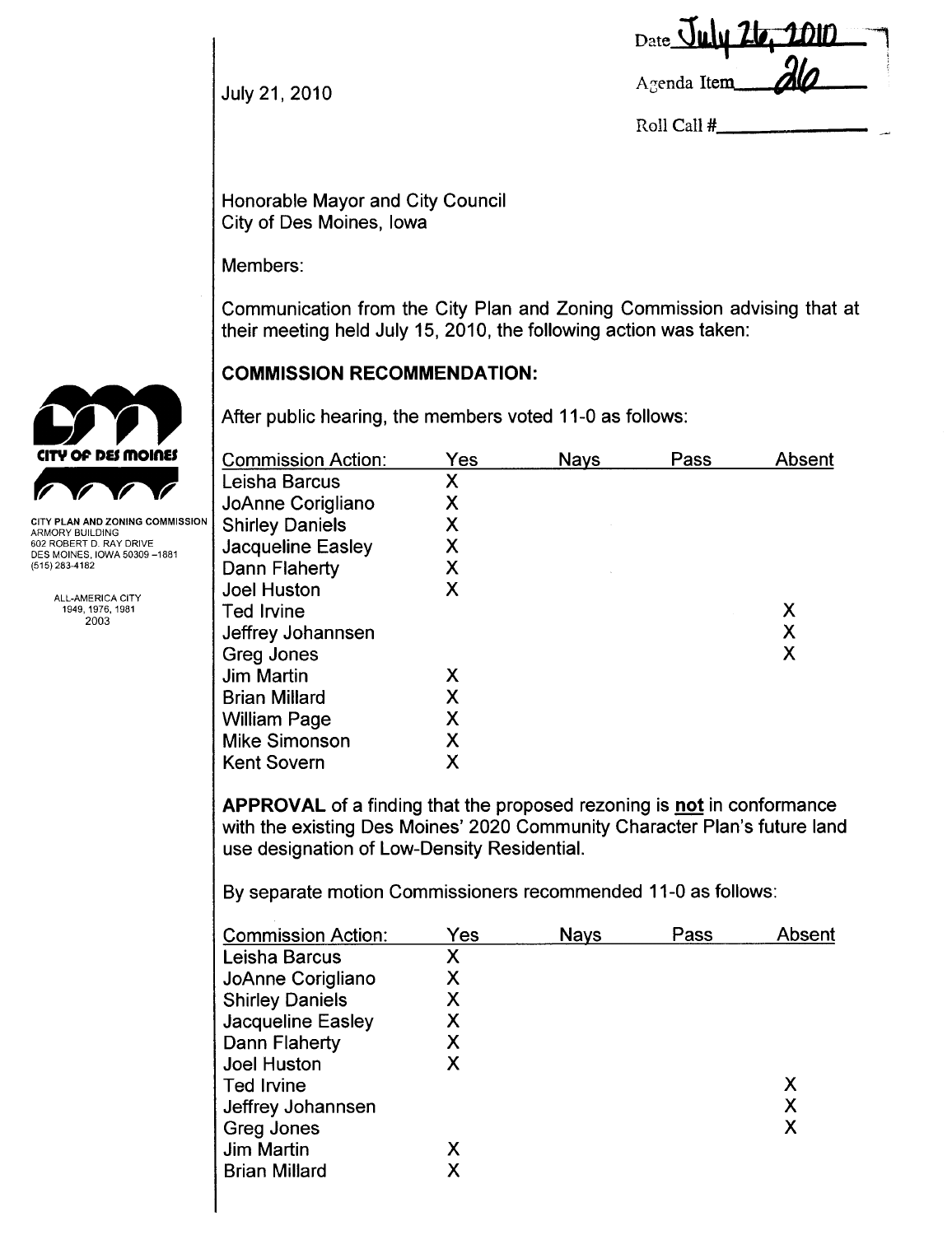| <b>Commission Action:</b> | Yes | Navs | Pass | Absent |
|---------------------------|-----|------|------|--------|
| <b>William Page</b>       |     |      |      |        |
| <b>Mike Simonson</b>      |     |      |      |        |
| <b>Kent Sovern</b>        |     |      |      |        |

APPROVAL of the requested amendment to the Des Moines' 2020 Community Character Plan revising the future land use designation from Low-Density Residential District to Commercial: Auto-Oriented, Small-Scale Strip Development; and rezoning of the property to a Limited "C-1" Neighborhood Retail Commercial District subject to the owner of the<br>20010102 TON2010-00102 property agreeing to the following conditions:

- 1. Any structures shall be determined architecturally compatible with surrounding residential structures and structures on the existing campus by the Community Development Director as part of Site Plan and Building Plan review by the Permit and Development Center.
- 2. Mitigation of any tree removals in accordance with Chapter 42, Article X of the City Code.
- 3. If mitigation plantings are required staff wil work with the applicant to provide "C-2" landscaping along Hickman Road.
- 4. Prohibit hours of operation for any business use between the hours of 9:00 p.m. and 6:00 a.m.
- 5. Combine all owned commercially zoned parcels into a common parcel and all contiguous owned residentially zoned parcels into a common parceL.
- 6. Prohibit the use of the property for the following uses:
	- a) Delayed Deposit Services;
	- b) Pawn brokerages;
	- c) Bakeries;
	- d) Restaurants;
	- e) Delicatessens;
	- f) Gas stations;
	- g) Grocery stores;
	- h) Launderettes and coin-operated dry cleaning establishments;
	- i) Locker plants;
	- j) Automotive accessory and parts stores;
	- k) Upholstery shops; and
	- I) Package goods stores for the sale of alcoholic beverages.
- 7. Any Site Plan for development of the property must be reviewed by the Plan & Zoning Commission.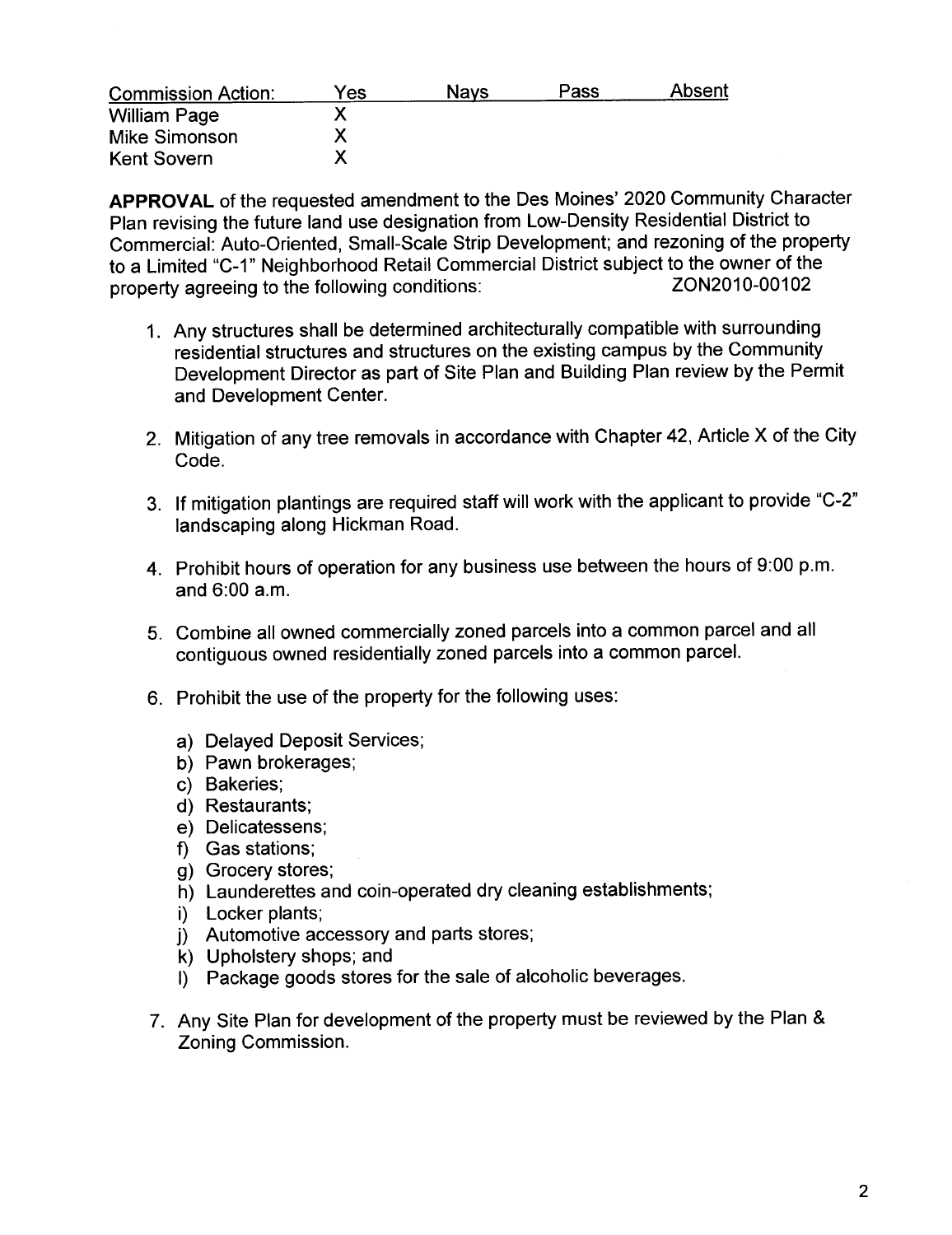# STAFF RECOMMENDATION TO THE P&Z COMMISSION

Part A) Staff recommends that the requested Rezoning be found not in conformance with the existing Des Moines' 2020 Community Character Plan's future land use designation of Low-Density ResidentiaL.

Part B) Staff recommends approval of the requested amendment to the Des Moines' 2020 Community Character Plan revising the future land use designation from Low-Density Residential District to Commercial: Auto-Oriented, Small-Scale Strip Development.

Part B) Staff recommends approval of the rezoning to a Limited "C-1" Neighborhood Retail Commercial District subject to the owner of the property agreeing to the following conditions:

- 1. Any structures shall be determined architecturally compatible with surrounding residential structures and structures on the existing campus by the Community Development Director as part of Site Plan and Building Plan review by the Permit and Development Center.
- 2. Mitigation of any tree removals in accordance with Chapter 42, Article X of the City Code.
- 3. Prohibit hours of operation for any business use between the hours of 9:00 p.m. and 6:00 a.m.
- 4. Combine all owned commercially zoned parcels into a common parcel and all contiguous owned residentially zoned parcels into a common parceL.
- 5. Prohibit the use of the property for the following uses:
	- a) Delayed Deposit Services;
	- b) Pawn brokerages;
	- c) Bakeries;
	- d) Restaurants;
	- e) Delicatessens;
	- f) Gas stations;
	- g) Grocery stores;
	- h) Launderettes and coin-operated dry cleaning establishments;
	- i) Locker plants;
	- j) Automotive accessory and parts stores;
	- k) Upholstery shops; and
	- I) Package goods stores for the sale of alcoholic beverages.

#### Written Responses

- o In Favor
- 1 In Opposition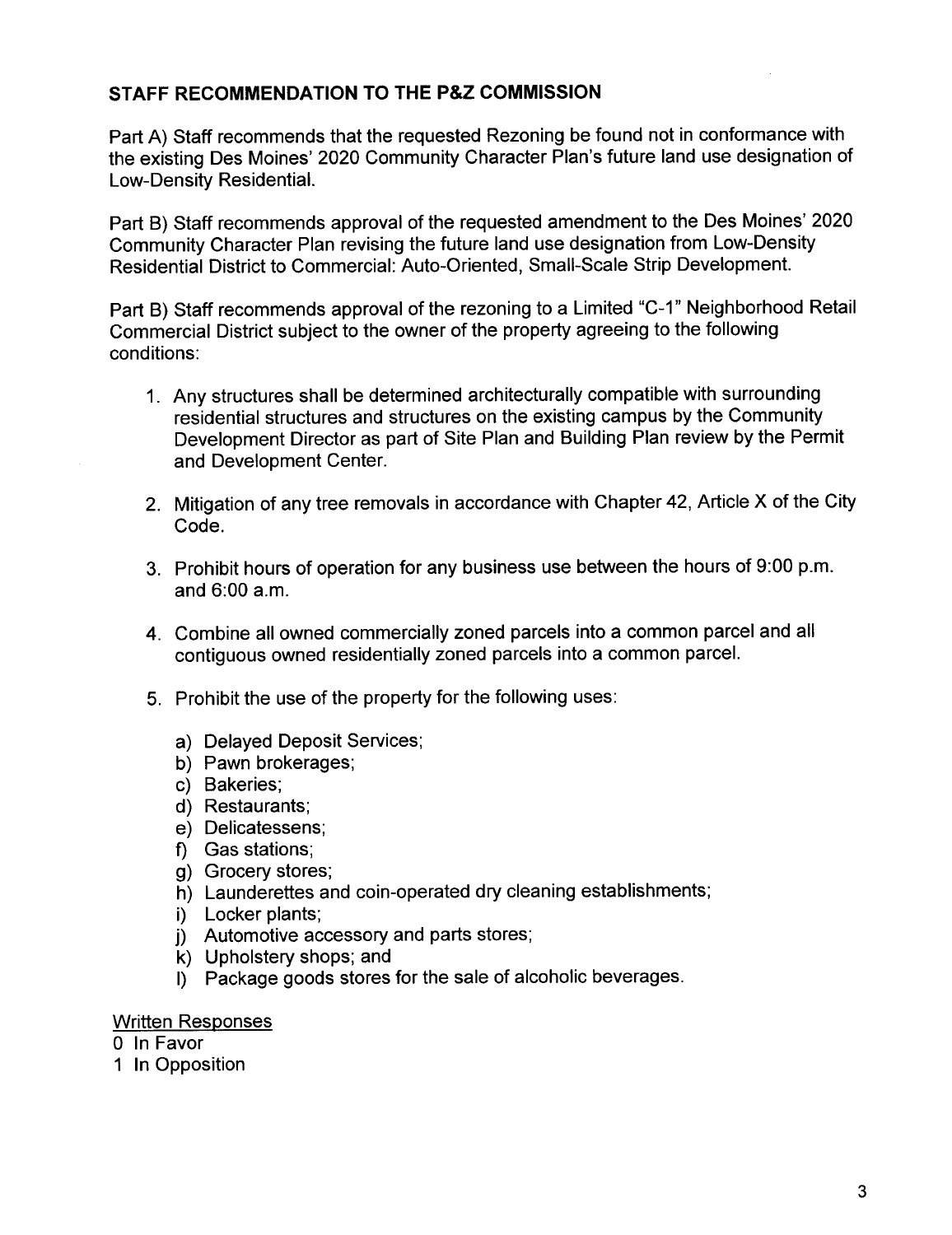### STAFF REPORT

#### i. GENERAL INFORMATION

1. Purpose of Request: The applicant is seeking to allow development of a children's center for after school programming as part of the Freedom For Youth campus. Freedom For Youth is a ministry providing an intervention curriculum for at-risk children and youth ages 6-17. Services currently provided include meals, tutoring for elementary aged children through a program called "Whiz Kidz", and vocational and life skills development through classes for middle school and high school aged youth which is a program called "Freedom Quest".

An additional program called "Shalom Zone" for elementary aged children, currently operated by another entity at a nearby location, is looking to close its doors. The applicant is proposing to add those children to their "Whiz Kids" program and increase the number of weekday evenings for elementary aged programming. This is driving the need for the proposed facilty.

- 2. Size of Site: Area of requested rezoning is 2.22 acres. Overall property owned by the applicant is 6.54 acres.
- 3. Existing Zoning (site): "R-3" Multiple-Family Residential District and "R1-60" One-Family Low-Density Residential District.
- 4. Existing Land Use (site): The property that is the subject of the rezoning is currently vacant. Additional property owned by the applicant to the north is vacant timbered land. The remaining property to the east owned by the applicant is developed with the current Freedom For Youth campus.

#### 5. Adjacent Land Use and Zoning:

North - "R1-60", Uses are vacant land and single-family residential dwellings.

South - "C-2", Uses are a carwash and the Freedom For Youth campus.

East - "C-2", Uses are the Freedom For Youth campus, Amega Garage Doors & Openers, a mixed use 12-unit residential apartment building with ground floor retail and a multi-tenant retail/office strip center.

 $West - "R-3"$ , Uses are a nursing home and a 16-unit multiple family apartment complex.

- 6. General Neighborhood/Area Land Uses: The subject property is located just west of the commercial node where M.L. King Jr. Parkway and Hickman Road intersect.
- 7. Applicable Recognized Neighborhood(s): Martin-Hickman Neighborhood.
- 8. Relevant Zoning History: N/A.
- 9. 2020 Community Character Land Use Plan Designation: Low Density ResidentiaL.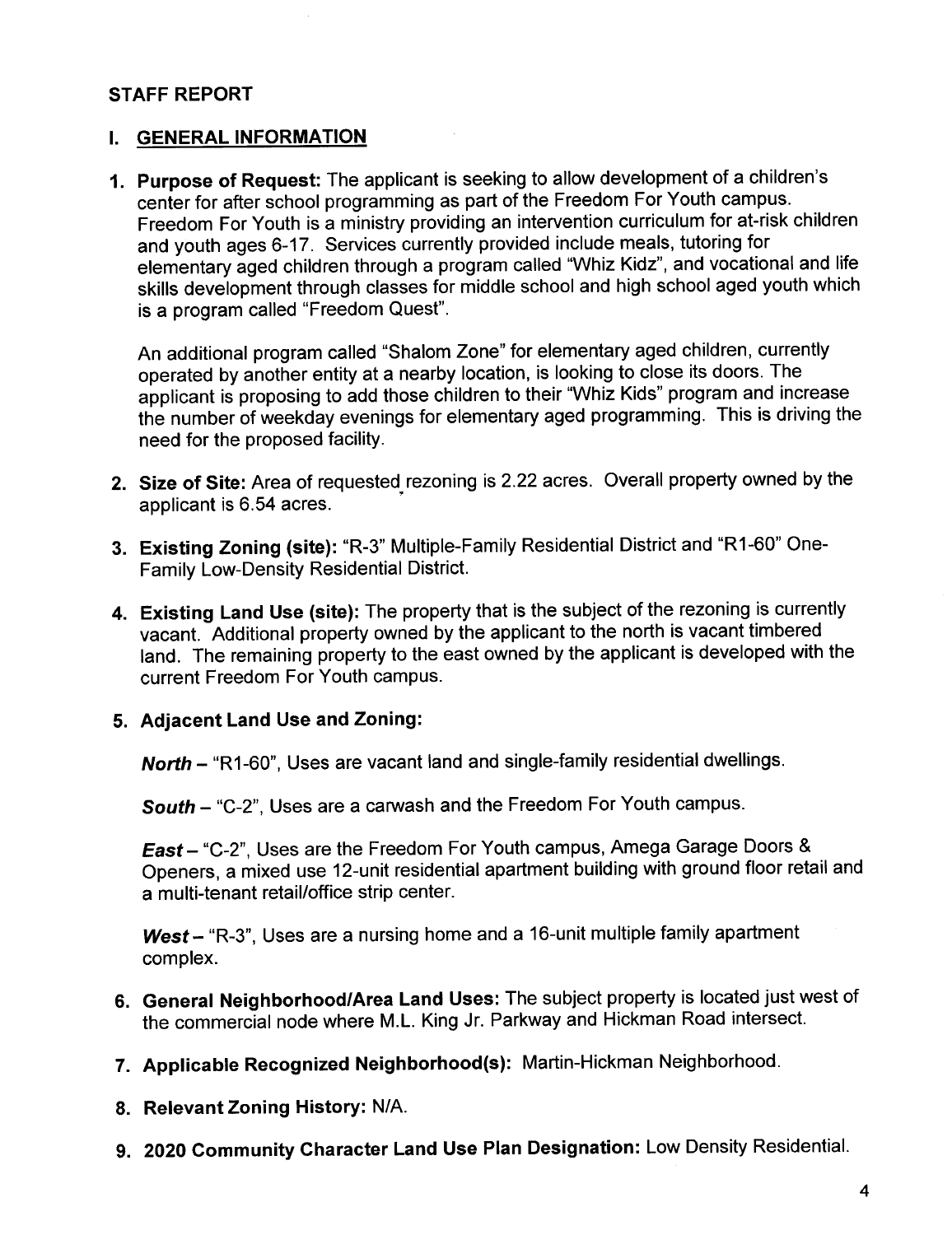10. Applicable Regulations: The Commission reviews all proposals to amend zoning regulations or zoning district boundaries within the City of Des Moines. Such amendments must be in conformance with the comprehensive plan for the City and designed to meet the criteria in §414.3 of the Iowa Code. The Commission may recommend that certain conditions be applied to the subject property if the property owner agrees in writing, prior to the City Council Hearing. The recommendation of the Commission wil be forwarded to the City CounciL.

### I. ADDITIONAL APPLICABLE INFORMATION

- 1. Natural Resources: The subject property is significantly timbered and the proposed development will require tree protection measures and mitigation for any removals in accordance with the provisions applicable to Site Plan review in Chapter 42 Article X of the City Code.
- 2. Utilties: There is an existing 36-inch public sanitary sewer main running through the property between the existing campus and the proposed building site. There is also an abandoned 30-inch sanitary sewer intervening between the public sewer and the proposed site. The developer will need to coordinate with the Wastewater

Reclamation Authority engineering staff in the development of any Site Plan to ensure the abandoned sewer is avoided when connection is made to the public main or other public utilities such as the 12-inch water main in the Hickman Road right-of-way.

3. Drainage and Grading: The Closes Creek drainage way runs north/south through the subject property. Standard stormwater management will not be required for the proposed Site Development due to the proximity to this drainage way. However, the any Site Plan will be required to demonstrate that the 1 OO-year storm runoff will not leave the site at erosive velocities.

Any site and grading involving over an acre will require a Storm Water Pollution Protection Plan in accordance with Iowa DNR requirements. This much site area also requires stormwater management for more frequent storm events to be held for at least 24 hours for water quality purposes. This involves managing approximately 90 percent of the rainfall events in a given year.

All grading will require a grading plan to be filed with the Permit and Development Center to demonstrate compliance with erosion protection as well as tree protection and mitigation requirements.

4. Landscaping: The applicant is required to provide landscaping in accordance with the Des Moines' Landscape Standards, based on the change of occupancy from the previous daycare use.

Based on the proposed schematic, the landscaping requirements will only involve buffer yard plantings and screening on the north along adjoining residentially zoned property. The bufferyard plantings and screening are not required where the property is adjacent to existing off-street parking lots. Open space plantings will be required based on the overall Site Plan area. Mitigation plantings will be required pursuant to Chapter 42 Article X of the City Code.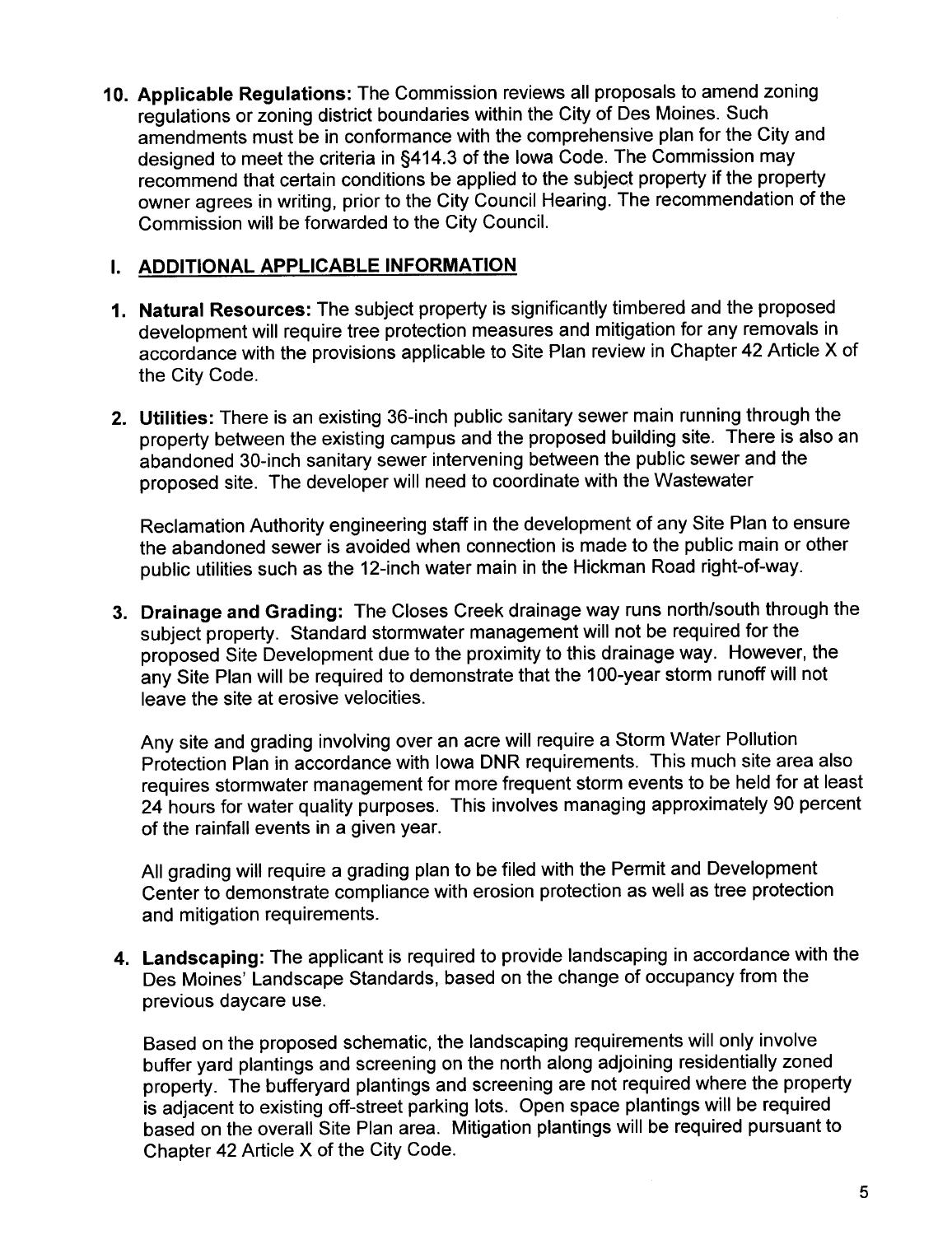- 5. Parking/Access: The proposed site schematic indicates additional off-street parking for the proposed development. The applicant proposes access from the existing site through an easement across the car wash site to the south without adding a separate access to Hickman Road. Traffic and Transportation staff has indicated that this is acceptable, with another option being to allow direct access through the car wash site drive entrances.
- 6. 2020 Community Character Plan: The requested rezoning requires that the current Des Moines' 2020 Community Character Plan future land use designation be amended from Low-Density Residential to Commercial: Pedestrian-Oriented, Neighborhood Node. This designation is defined in the Plan as small-scale commercial serving primarily the adjacent neighborhood. Staff believes that this amendment would be appropriate given the intent of that designation in the Plan and the existing uses at the intersection of Hickman Road and M. L. King Jr. Parkway.

While the existing Freedom For Youth campus is zoned "C-2" to allow vocational training activity as part of their programs, the proposed Children's Center is seen only as an accessory use and only requires "C-1" District zoning necessary to allow the proposed development as a minor assembly use similar to a Boys and Girls Club.

However, the requested rezoning would allow for some uses that staff believes will not be appropriate for the specific property given proximity to the immediately adjacent residential neighborhood. The uses that staff believes are not compatible due to their intensity and potential negative impacts would include: delayed deposit services businesses, pawn brokerages, bakeries, restaurants, delicatessens, gas stations, grocery stores, launderette and coin-operated dry cleaning establishments, locker plants, automotive accessory and parts stores, upholstery shops, and package goods stores for the sale of alcoholic beverages.

The "C-1" District allows business operations to occur except between the hours of 2:00 a.m. and 6:00 a.m. Staff believes that these hours should be further restricted to prohibit operation between 9:00 p.m. and 6:00 a.m. in order to protect the character of the residential neighborhood to the west and north.

7. Additional Comments: In reviewing the requested rezoning, staff noted that there are multiple tax parcels in common ownership by the applicant. Staff believes that the parcels comprising the commercially zoned campus should be combined into a common parceL. The remaining properties to the north that are to remain residentially zoned should be combined with the transitional housing facility property on Bennett Avenue. This will ensure that land-locked parcels will not be sold to separate owners in the future. A plat review would be required before dividing off property for sale.

# SUMMARY OF DISCUSSION

Erik Lundy presented staff report and recommendation.

Brian Millard asked if any mitigation plantings could be placed along Hickman Road.

Erik Lundy stated that could be one opportunity to mitigate.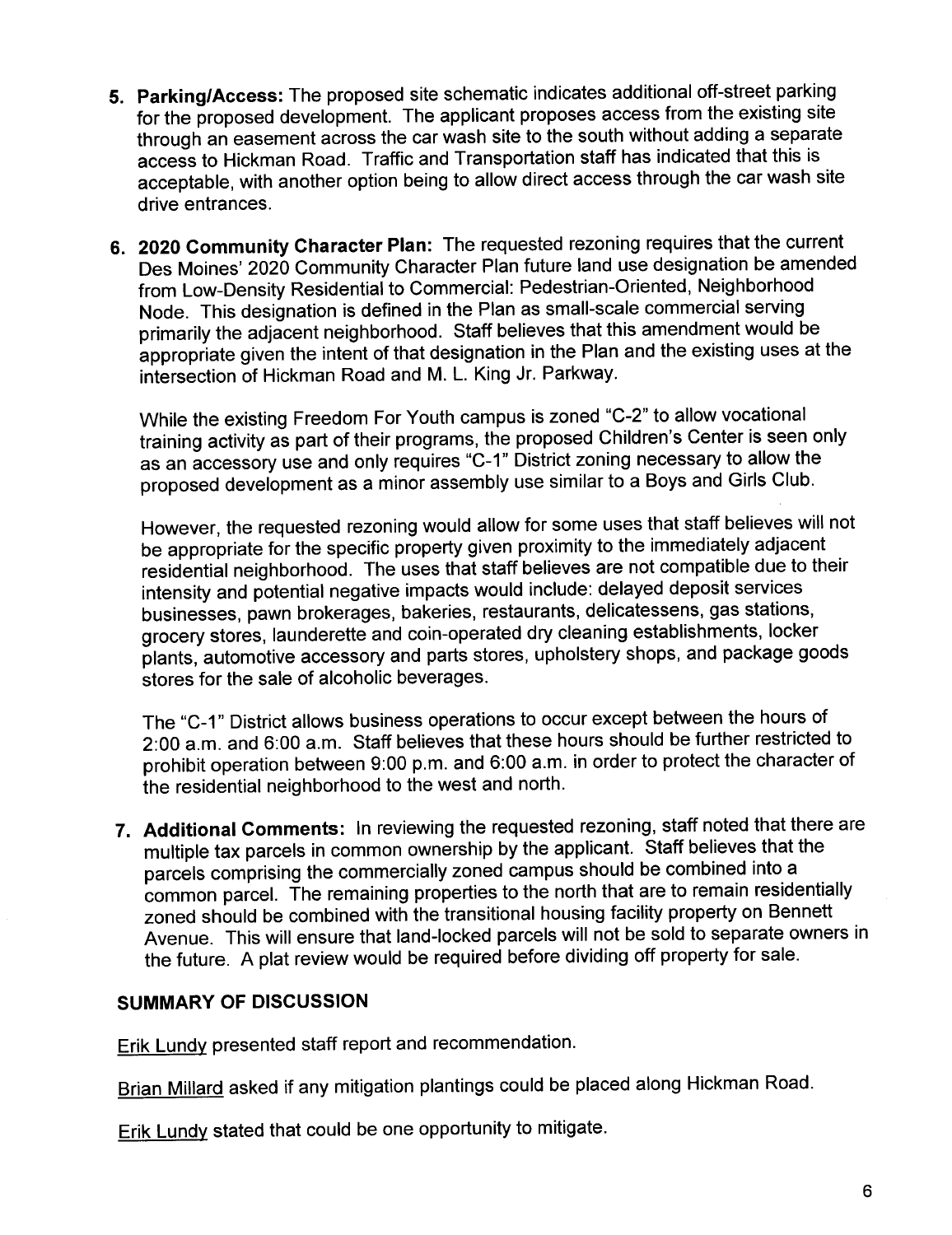Mark Nelson Executive Director for Freedom for Youth Ministries 2301 Hickman Road stated that they work with over 100 at risk children and teenagers. They work with Monroe Elementary. They are making impact with connecting the children with a caring adult that helps with their homework or reads with them. By allowing them to build the children center they will increase their capacity of working with the elementary children from 50 to over 200 in a week. Catching these children early wil benefit this community. They have seen a decrease in vandalism and decrease in kids on the street.

Brian Millard asked if the applicant was in agreement with staff recommendations and would they consider placement of any mitigation of trees along Hickman Road.

Mark Nelson stated they are in agreement and would consider the mitigation of plantings in front of their existing property.

Leisha Barcus asked about the hours of operation.

Mark Nelson stated that they are not open late and would not have any overnight activity, as this is strictly after school. The teenagers are there until 7:00 p.m. and the elementary age program goes from after school to about 6:30 p.m.

#### CHAIRPERSON OPENED THE PUBLIC HEARING

David Rogers 1310 NW 2<sup>nd</sup> Ankeny representing his wife Patricia Rogers who is the property manager for the owner Quincy Place LLC stated that he was not opposed but had a few questions. He asked about the building footprint.

Mark Nelson stated they are estimating this building to be about 3500 square feet and onestory talL.

David Roqers stated that right now they have a fair amount of water runoff and did not want to impede that. He applauds the applicant's plan to clean up the land.

JoAnne Coriqliano asked about the runoff to the parking lot.

Erik Lundv stated that the applicant is not allowed to impede any flow or if they do they have to reroute it in accordance with City requirements. They will have to comply with the water quality, stormwater management and soil erosion regulations of the Iowa DNR.

#### CHAIRPERSON CLOSED THE PUBLIC HEARING

JoAnne Coriqliano stated she is always worried about a non-permeable surface when it comes to the flow of runoff.

Erik Lundy stated they have to make sure the stormwater is not released at such a rate that would be erosive to the surroundings.

Kent Sovern asked that staff make sure there is not something proposed in the CIP in 8, 10, or 12 years that would impact this construction.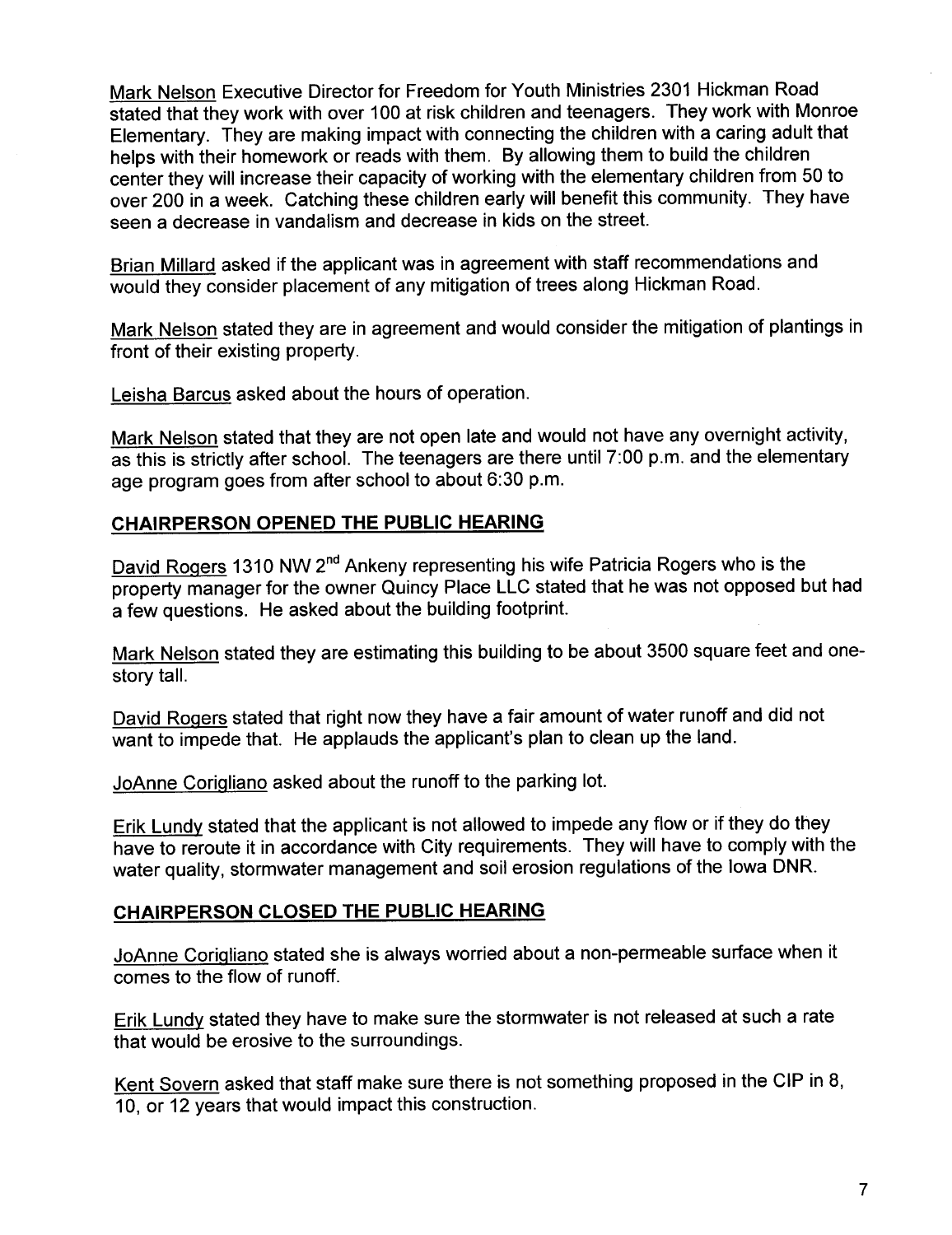Erik Lundv stated stormwater staff did not indicate there would be anything to interfere with any long range plans and pointed out that there is also a sanitary sewer that goes through and a lot of that area is protected with easements already.

Shirlev Daniels stated that an extensive project was done to try to alleviate the problem with the flooding on Hickman and she commends Mr. Riley for trying to do something for young people.

Ted Irvine left the meeting  $@6:35$  p.m.

Dann Flahertv offered a friendly amendment to have the Site Plan return to the Plan & Zoning Commission.

Brian Millard also requested that staff work with the applicant if there is mitigation to provide "C-2" landscaping on the front of the parcel along Hickman Road.

JoAnne Coriqliano accepted both friendly amendments.

# COMMISSION ACTION

JoAnne Coriqliano moved Part A) To find the requested rezoning not in conformance with the existing Des Moines' 2020 Community Character Plan's future land use designation of Low-Density ResidentiaL.

Motion passed 11-0.

JoAnne Coriqliano moved Part B) To recommend approval of the requested amendment to the Des Moines' 2020 Community Character Plan revising the future land use designation from Low-Density Residential District to Commercial: Auto-Oriented, Small-Scale Strip Development; and Part C) To recommend approval of the requested rezoning to a Limited "C-1" Neighborhood Retail Commercial District subject to the owner of the property agreeing to the following conditions:

- 1. Any structures shall be determined architecturally compatible with surrounding residential structures and structures on the existing campus by the Community Development Director as part of Site Plan and Building Plan review by the Permit and Development Center.
- 2. Mitigation of any tree removals in accordance with Chapter 42, Article X of the City Code.
- 3. If mitigation plantings are required staff will work with the applicant to provide "C\_2" landscaping along Hickman Road.
- 4. Prohibit hours of operation for any business use between the hours of 9:00 p.m. and 6:00 a.m.
- 5. Combine all owned commercially zoned parcels into a common parcel and all contiguous owned residentially zoned parcels into a common parceL.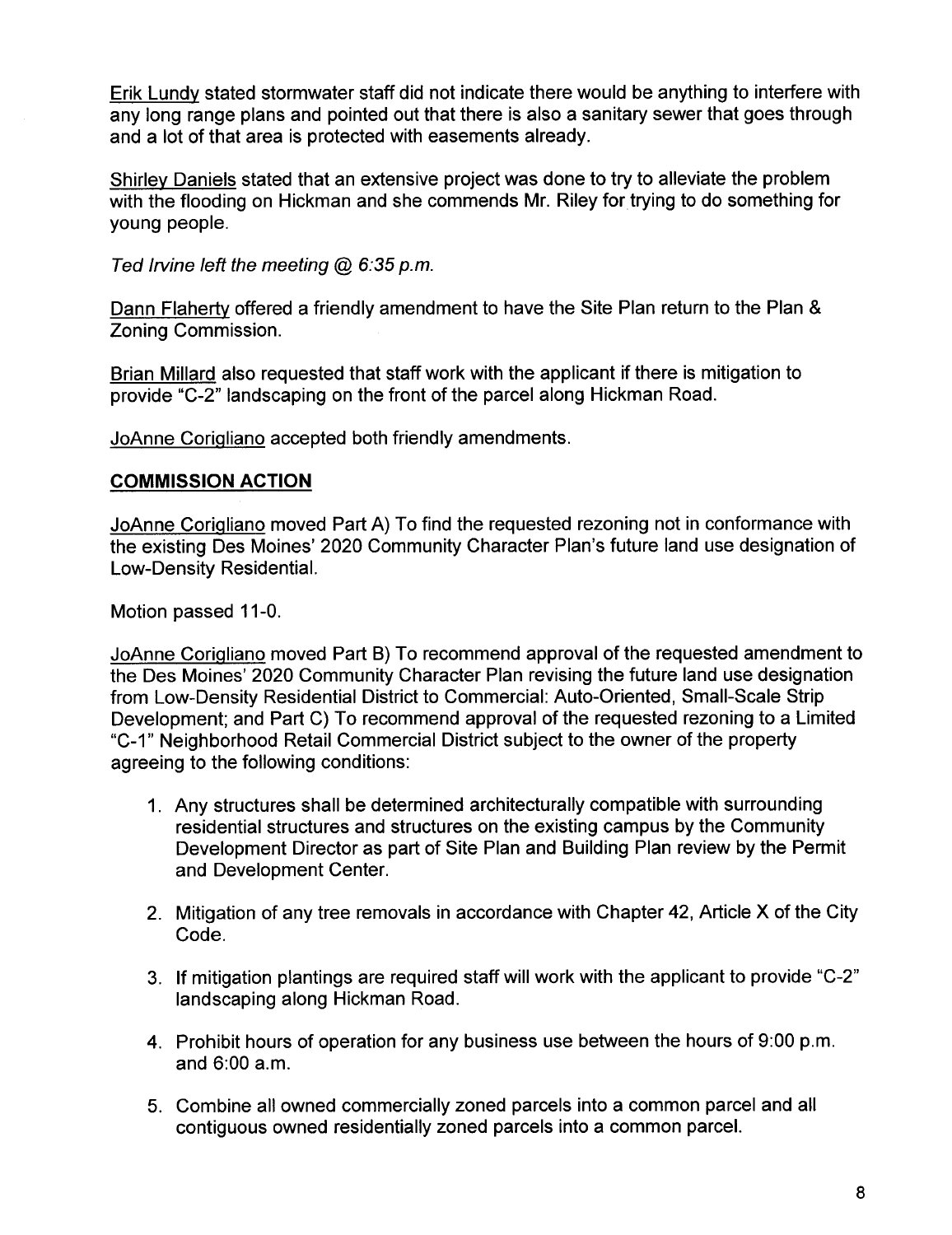- 6. Prohibit the use of the property for the following uses:
	- a) Delayed Deposit Services;
	- b) Pawn brokerages;
	- c) Bakeries;
	- d) Restaurants;
	- e) Delicatessens;
	- f) Gas stations;
	- g) Grocery stores;
	- h) Launderettes and coin-operated dry cleaning establishments;
	- i) Locker plants;
	- j) Automotive accessory and parts stores;
	- k) Upholstery shops; and
	- I) Package goods stores for the sale of alcoholic beverages.
- 7. Any Site Plan for development of the property must be reviewed by the Plan & Zoning Commission.

Motion passed 11-0.

Respectfully submitted,

Michael Ludwig, AICP Planning Administrator

MGL:clw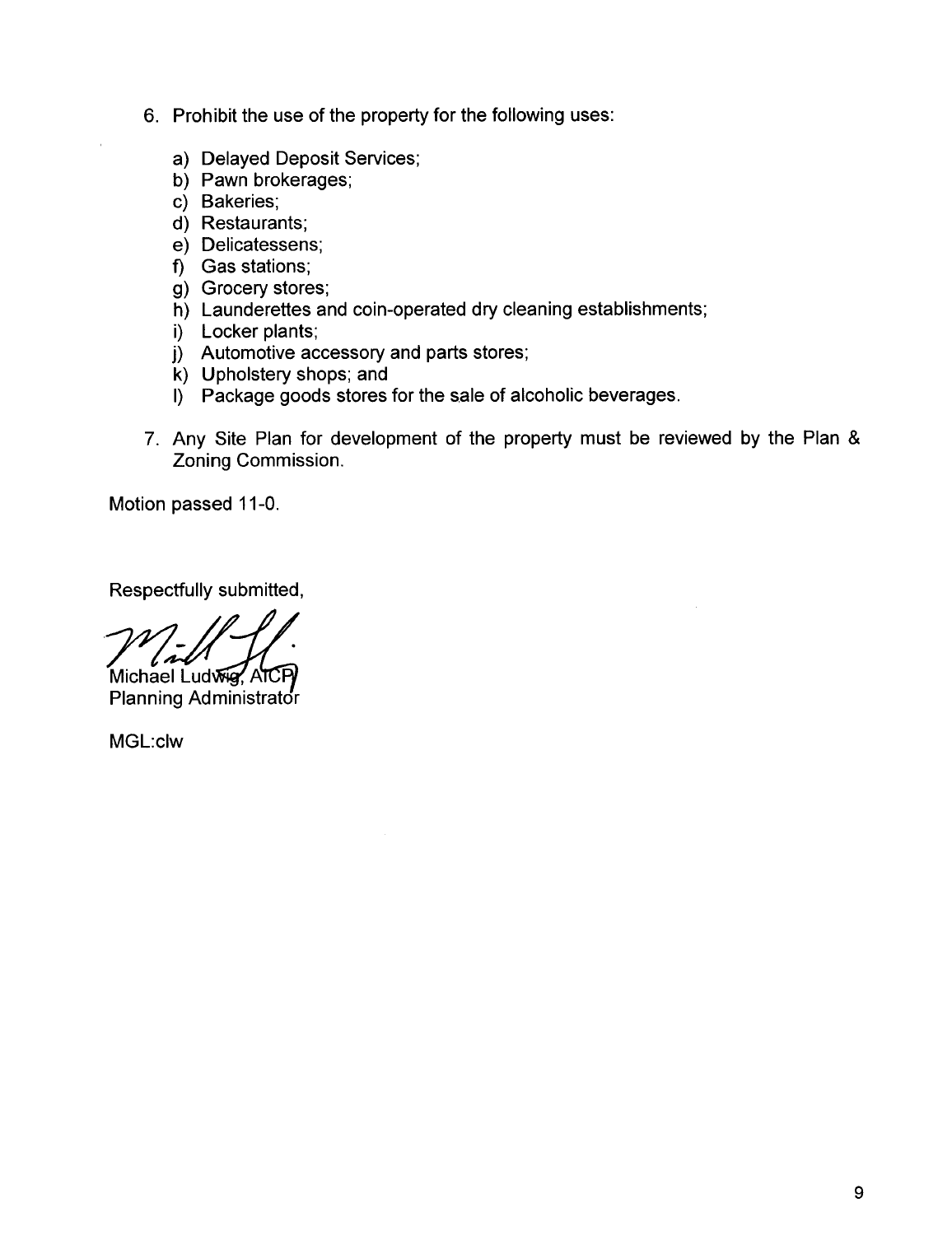| Request from Freedom For Youth Ministries (owner) represented by Mark Nelson to<br>rezone property located in the vicinity of 2301 Hickman Road: |                    |                                                                                                                                                                                                                                                                     |                                                                                                                |          |              |                                          | File #<br>ZON2010-00102 |           |              |   |
|--------------------------------------------------------------------------------------------------------------------------------------------------|--------------------|---------------------------------------------------------------------------------------------------------------------------------------------------------------------------------------------------------------------------------------------------------------------|----------------------------------------------------------------------------------------------------------------|----------|--------------|------------------------------------------|-------------------------|-----------|--------------|---|
| <b>Description</b><br>of Action                                                                                                                  |                    | Rezone property from "R-3" Multiple-Family Residential District and "R1-60" One-Family<br>Low-Density Residential District to Limited "C-1" Neighborhood Retail Commercial District,<br>to allow construction of a children's center and an off-street parking lot. |                                                                                                                |          |              |                                          |                         |           |              |   |
| 2020 Community<br><b>Character Plan</b>                                                                                                          |                    |                                                                                                                                                                                                                                                                     | <b>Existing: Low-Density Residential</b><br>Proposed: Commercial: Auto-Oriented, Small-Scale Strip Development |          |              |                                          |                         |           |              |   |
| Horizon 2035<br><b>Transportation Plan</b>                                                                                                       |                    |                                                                                                                                                                                                                                                                     | No Planned Improvements                                                                                        |          |              |                                          |                         |           |              |   |
| <b>Current Zoning District</b>                                                                                                                   |                    |                                                                                                                                                                                                                                                                     | "R-3" Multiple-Family Residential District and "R1-60" One-Family Low-<br><b>Density Residential District</b>  |          |              |                                          |                         |           |              |   |
| <b>Proposed Zoning District</b>                                                                                                                  |                    |                                                                                                                                                                                                                                                                     | Limited "C-1" Neighborhood Retail Commercial District                                                          |          |              |                                          |                         |           |              |   |
| <b>Consent Card Responses</b><br>Inside Area<br>Outside Area                                                                                     |                    |                                                                                                                                                                                                                                                                     | In Favor                                                                                                       |          | Not In Favor | Undetermined                             |                         |           | % Opposition |   |
| <b>Plan and Zoning</b><br><b>Commission Action</b>                                                                                               | Approval<br>Denial |                                                                                                                                                                                                                                                                     |                                                                                                                | $11 - 0$ |              | Required 6/7 Vote of<br>the City Council |                         | Yes<br>No |              | X |

Freedom for Youth Ministries - 2301 Hickman Road



# $26$

 $\ddot{\phantom{a}}$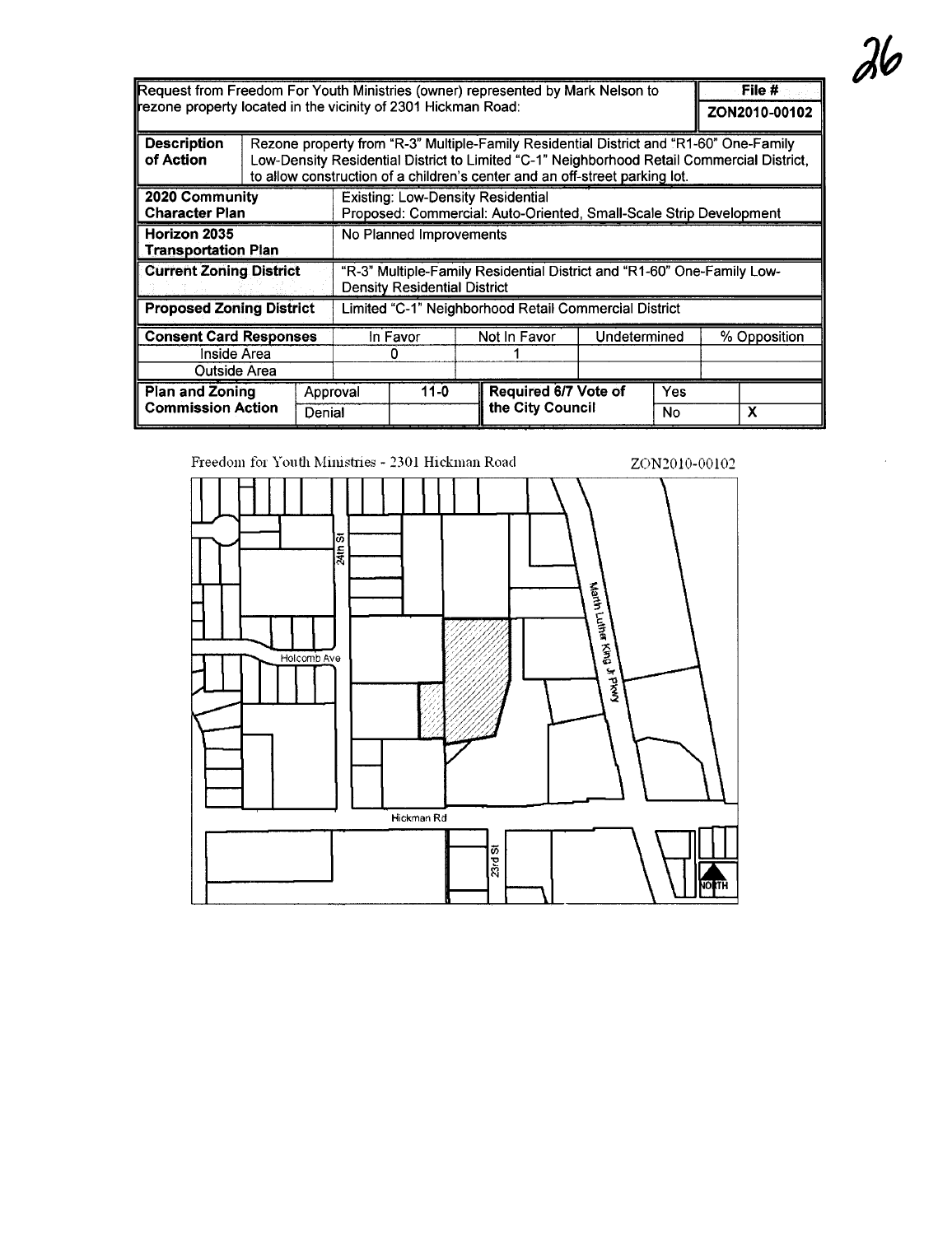$$010$ 00102 Item Date 7-12-10  $1$  (am)  $\frac{1}{2}$  (am not) in favor of the request. (Circle One) Signature Vaura Petty<br>
Signature Vaura Petty<br>
Signature Vaura Petty<br>
Signature Vaura Petty<br>
Signature Vaura Petty<br>
Signature Vaura Petty<br>
Signature Vaura Petty<br>
Signature Vaura Petty<br>
Signature Vaura Petty<br>
Signature Vaura Print Name Lawa Rettice the proposed plan I must ange at this time